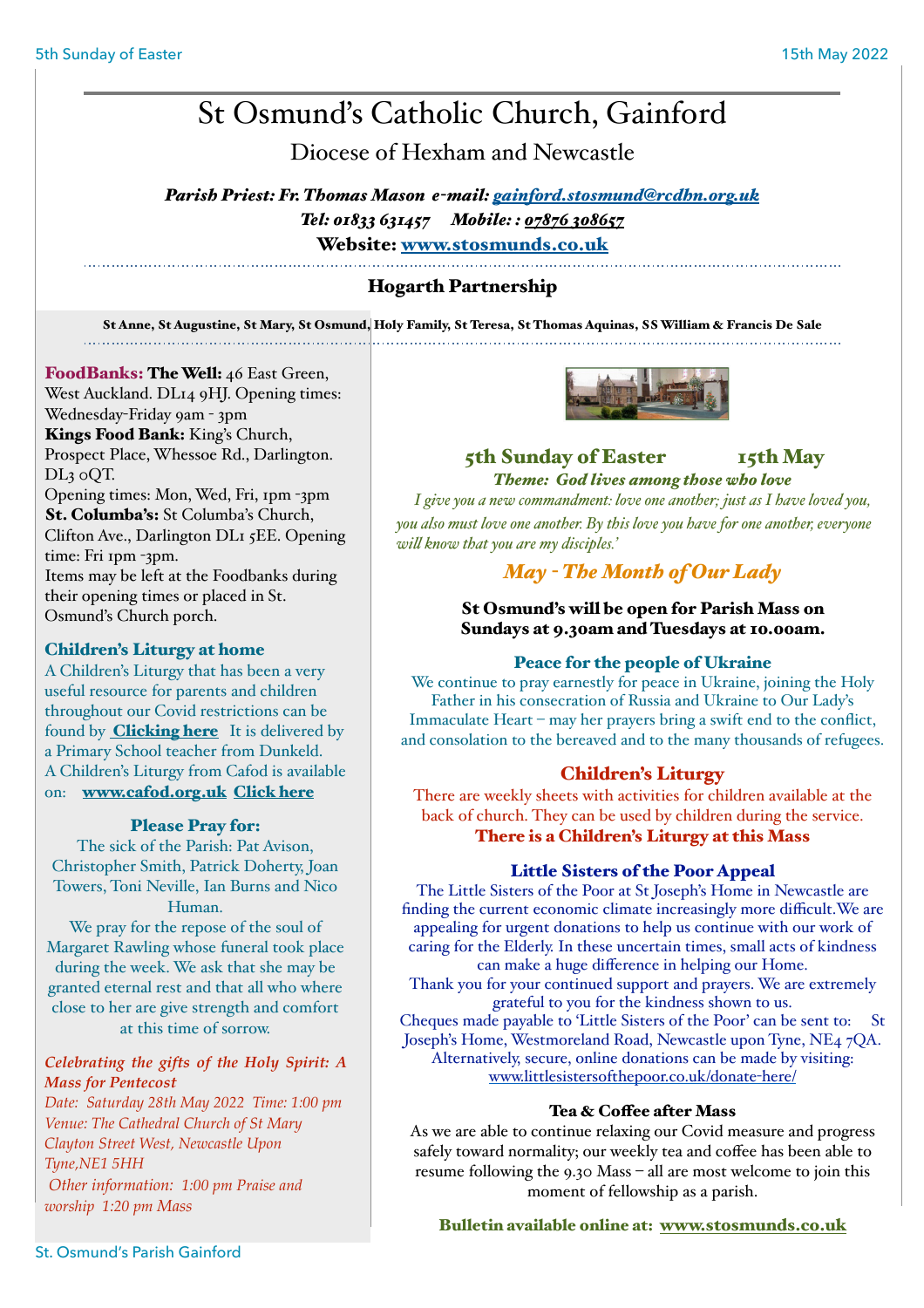# 5th Sunday of Easter 15th May 2022 *Readings and Reflections* 5th Sunday of Easter 5th May

**First reading Acts 14:21-27**

#### They gave an account to the church of all that God had done with them

Paul and Barnabas went back through Lystra and Iconium to Antioch. They put fresh heart into the disciples, encouraging them to persevere in the faith. 'We all have to experience many hardships' they said 'before we enter the kingdom of God.' In each of these churches they appointed elders, and with prayer and fasting they commended them to the Lord in whom they had come to believe.

They passed through Pisidia and reached Pamphylia. Then after proclaiming the word at Perga they went down to Attalia and from there sailed for Antioch, where they had originally been commended to the grace of God for the work they had now completed. On their arrival they assembled the church and gave an account of all that God had done with them, and how he had opened the door of faith to the pagans.

# **Responsorial Psalm 144(145):8-13a**

### I will bless your name for ever, O God my King.

The Lord is kind and full of compassion, slow to anger, abounding in love. How good is the Lord to all, compassionate to all his creatures.

All your creatures shall thank you, O Lord, and your friends shall repeat their blessing. They shall speak of the glory of your reign and declare your might, O God, to make known to men your mighty deeds and the glorious splendour of your reign.

Yours is an everlasting kingdom; your rule lasts from age to age.

# **Second reading Apocalypse 21:1-5**

### A vision of the heavenly Jerusalem, the bride of the Lamb

I, John, saw a new heaven and a new earth; the first heaven and the first earth had disappeared now, and there was no longer any sea. I saw the holy city, and the new Jerusalem, coming down from God out of heaven, as beautiful as a bride all dressed for her husband. Then I heard a loud voice call from the throne, 'You see this city? Here God lives among men. He will make his home among them; they shall be his people, and he will be their God; his name is God-with-them. He will wipe away all tears from their eyes; there will be no more death, and no more mourning or sadness. The world of the past has gone.'

Then the One sitting on the throne spoke: 'Now I am making the whole of creation new.'

## **Gospel Acclamation Jn13:34**

### Alleluia, alleluia!

I give you a new commandment: love one another just as I have loved you, says the Lord. Alleluia!

### **Gospel John 13:31-33,34-35**

# In the Son of Man, God has been glorified

When Judas had gone Jesus said: 'Now has the Son of Man been glorified, and in him God has been glorified. If God has been glorified in him, God will in turn glorify him in himself, and will glorify him very soon. 'My little children, I shall not be with you much longer. I give you a new commandment: love one another; just as I have loved you, you also must love one another. By this love you have for one another, everyone will know that you are my disciples.' Copyright: Scripture readings from the Jerusalem Bible are published and copyright 1966, 1967 and 1968 by Darton, Longman & Todd, Ltd and Doubleday, a division of Random House, Inc. Text of the Psalms: Copyright © 1963, The Grail (England). Used with permission of A.P. Watt Ltd. All

# *Act of Spiritual Communion*

*My Jesus, I believe that you are present in the Holy Sacrament of the altar. I love you above al things and I passionately desire to receive you into my soul. Since I cannot at this moment receive you sacramentaly, come at least spiritualy into my soul. I embrace you as if you were already there and unite myself wholy to you. Never let me be separated fom you. Amen.* 

#### *Mass 0n-line*

rights reserved.

*St. Augustines Facebook - [Click here](https://www.facebook.com/staugustineschurchdarlington/) Sun. 9.15 Other churches in the diocese [Click here](http://www.rcdhn.org.uk/index.php)  Walsingham: www.walsingham.org.uk [Click here](http://www.walsingham.org.uk)  Other churches in the UK and Ireland [Click here](https://www.churchservices.tv/whats-on-now/)  Vatican - [Click here](https://www.catholictv.org/shows/papal-programming)  Mass by phone: 01642 130 120* 

#### Feast Days this week

Wednesday 18th May: St John I

Thursday 19th May: St Dunstan of Canterbury Friday 20th May: St Bernardine of Siena Saturday 21st May: St Christopher Magallanes and

his companions

**Advance notice** – Thursday next week  $(26<sup>th</sup> May)$  is the Solemnity of the Ascension. Parish Mass at Gainford will be at 12noon.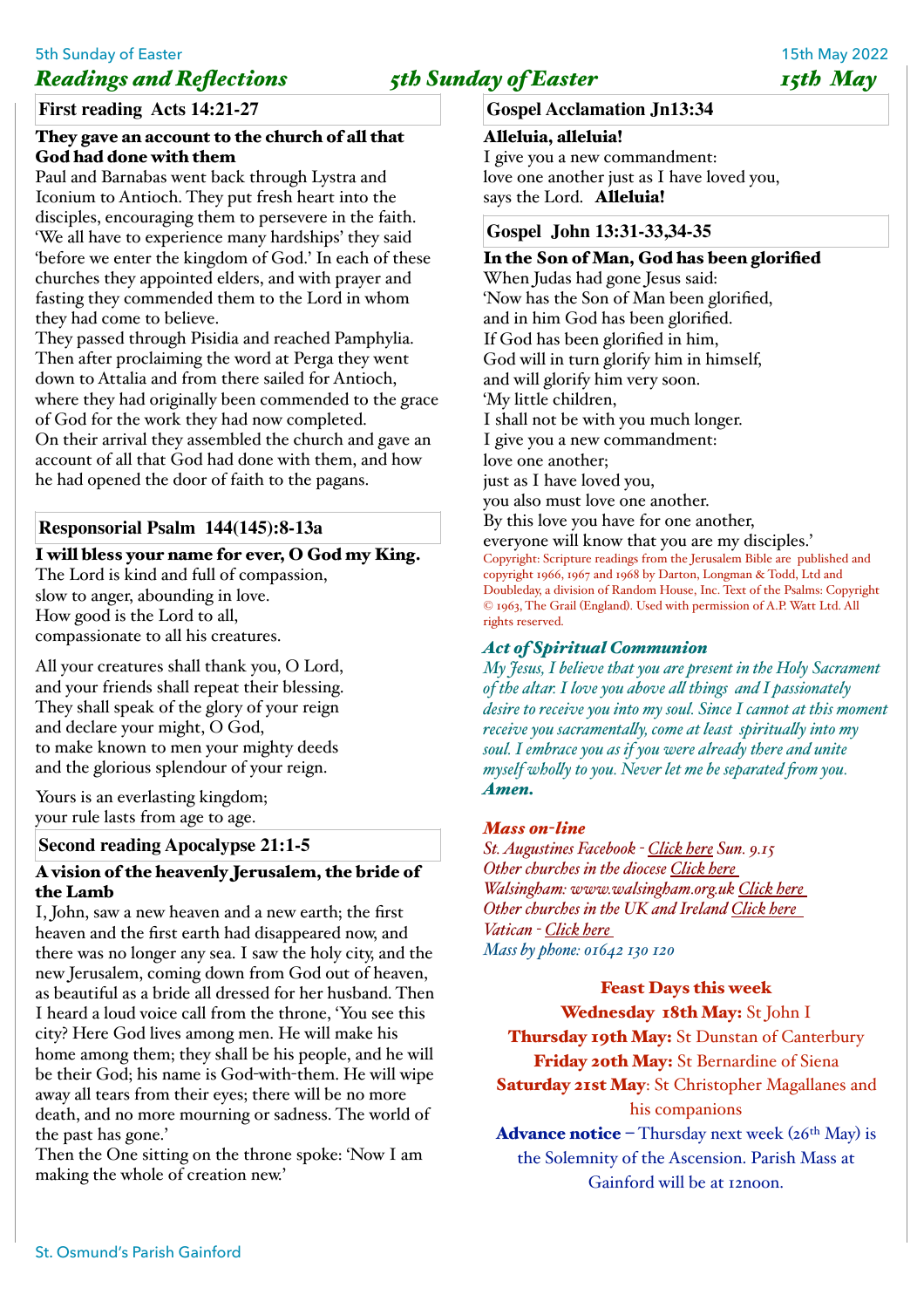### 5th Sunday of Easter 15th May 2022

### Reflection on the Readings 5th Sunday of Easter 15th May

*In the Catholic tradition, a Homily, interprets the readings, shining a light on the present and asking each one of us what we must change in our lives, fom today. The chalenge is not so much about recounting the history or reteling the story, but living the gospel.* 

#### *"My little children." - God loves us*

*Why is it that so many people live in a kind of perpetual fear of God? They are, maybe, able to say that "God loves me", but everything in their conversations and actions make clear that deep in their hearts they are stil people without real joy or hope or happiness. This fear manifests itself in, perhaps, a preoccupation with sin, an inordinate need to do penance or a difficulty in accepting the forgiveness of God in the Sacrament of Reconciliation or a need to keep confessing the same sins over and over in the Sacrament.*

*In today's Gospel Jesus cals us, "My little children," Think about that for a moment: "My little children."*

*If any child hears a parent cal them 'my little child', then we can be certain that that child knows with certainty that they are loved, and forgiven, and accepted and protected. Why then, when Jesus says, 'my little children' do we find it so difficult to accept it?*

*It is almost as if we cannot truly hear these particular words repeated by God again and again. We are "made in God's image and likeness". At Mass, every time we attend, we say, just before Communion, "Lord I am not worthy that you should enter under my roof, but only say the word and my soul shal be healed." It seems to me that we hear the first part of that statement but not the second. Don't we realise that "the word has been said, and we are healed"? Isn't this exactly what we celebrate at Easter? The Cross and Resurrection makes us God's 'little children' or, it may be truer to say, confirms that we have always been God's 'little children'.*

*If we cannot love ourselves, then how can we ever love another?*

*"Just as I have loved you, you must love one another." The key here is the first part of the statement, 'Just as I have loved you….'; I must accept, truly and completely, that I am loved by God before I wil be able to love another person." Elsewhere, in Mark 12:31 Jesus says it more simply: "You must love your neighbour, as yourself."*

*This tiny Gospel today contains, for me, the greatest chalenge of the entire Gospel; accepting and believing that we are both lovable and loved before we can ever love anyone else.*

*Jesus is very clear about it, "By this love you have for one another, everyone wil know that you are my disciples."*

*We are caled to be disciples of Jesus in our world. People are meant to look at the way we live together and see peace, joy, acceptance, forgiveness and patience. Until each of us is absolutely convinced within ourselves that we truly are loved by God, we can never be those disciples.*

*The thing we are caled to do today, in the light of the Easter mystery of Death and Resurrection, is alow ourselves to hear God cal us, "My little children." If I can close my eyes, hear God say those words to me, gently and tenderly, and in my heart accept them, then, not only am I fortunate, but I can be a disciple as Jesus cals me to be a disciple – one who knows they are loved now and always by God, and in turn can share that love and joy and peace with others.* 

*Many thanks, Brian. adapted fom Missionary Oblates of Mary Immaculate- oblates.ie*

#### Love one another as God loves us

*'My little children, I shal not be with you much longer. I give you a new commandment: love one another; just as I have loved you, you also must love one another. By this love you have for one another, everyone wil know that you are my disciples.'*

*Did God ask that we love only those like ourselves? Or to love only those who folow Christ? Did Jesus teach a love that excludes any who do not folow Him, or are the wrong colour, or have different customs, or live in another country? There are some caling us to love only the right kind of people, we are asked to fear those different fom us, we are asked to build wals. How can we justify a wal in Christ's name? The One who came to tear down wals, to teach universal love for al God's creatures. Indeed, Christ is teaching us that we are only his disciples if we have love for one another.*

*Can anyone truly say they are folowers of Christ without keeping this new commandment? And each day, we are caled to reflect on how we have loved that day, have we embraced al people in our hearts. To exclude others is a human trait, to strive each day to be inclusive in our love, is to folow the yearnings of our heart to be disciples of Christ.* notredamesisters.org

#### This Tuesday is the day of prayer for survivors of sexual abuse.

So many people have been deeply hurt by these terrible acts, we ask that God's loving kindness would fill them and help them to overcome their wounds. May we always work to build a safe community where all are truly loved and cherished, and where none are exploited or violated.